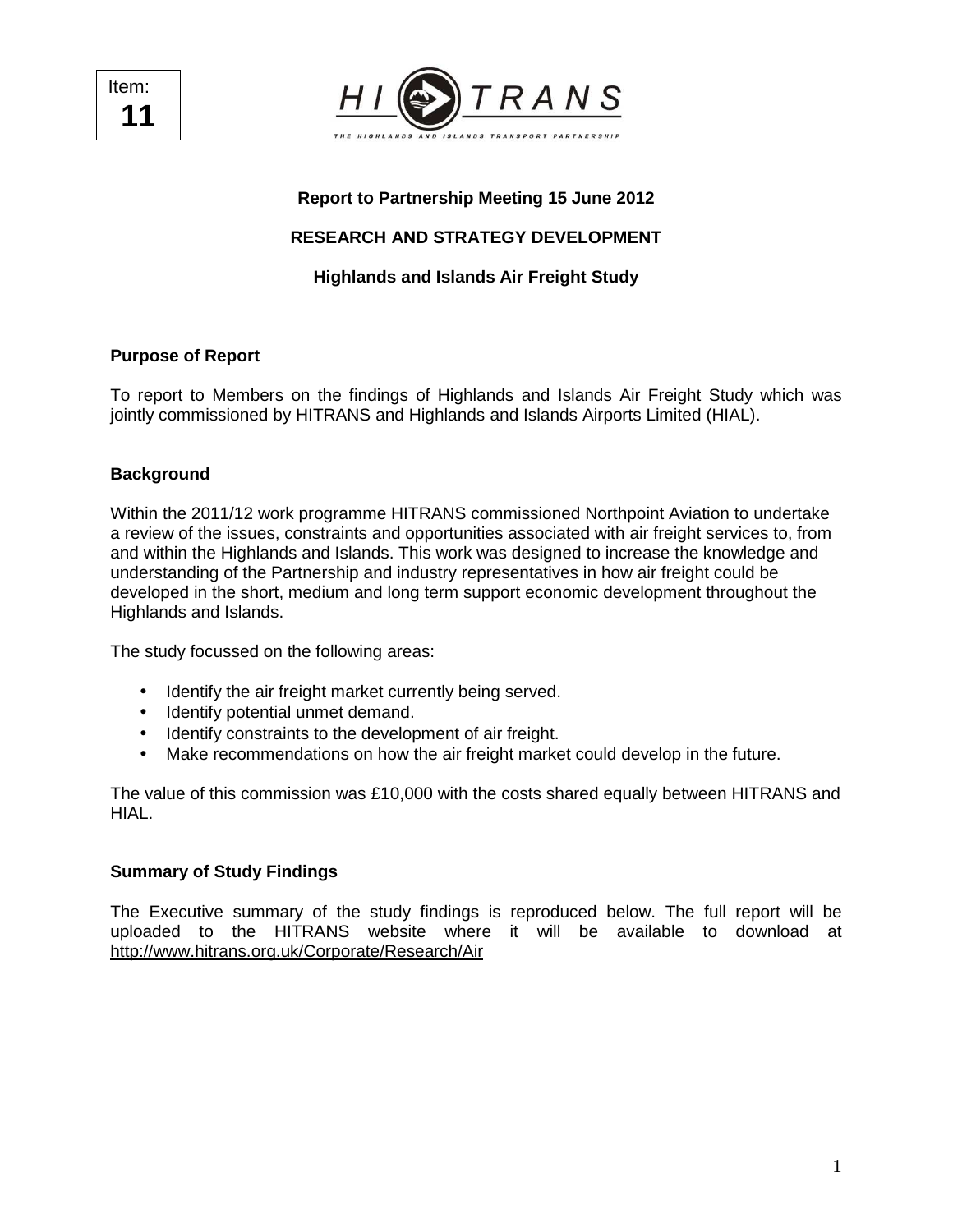### EXECUTIVE SUMMARY

### **INTRODUCTION**

HITRANS and HIAL commissioned Northpoint to:

- Review general air freight trends.
- Assess the current status of the Highlands & Islands air freight market.
- Identify constraints and opportunities for air freight development.
- Provide a top level action plan for taking forward specific opportunities.

The research was undertaken between January and April 2012. It largely comprised:

- A desk-based review of statistics and reports.
- Consultations with those involved in air freight and a range of other stakeholders.

#### AIR FREIGHT TRENDS

Air freight growth rates are seen as closely related to GDP. Volumes in some parts of the world fell during the economic downturn that began in 2008. They recovered in 2010 but now seem to have, at best, stalled. Despite this, longer term growth is forecast to be strong. This is particularly the case for traffic to/from developing economies.

Since the 1990s express traffic has grown at a rate well above other segments of the air freight market. A small number of integrators dominate the express market. Increasingly important players in the UK, they carry growing amounts of air freight other than their traditional parcels and documents.

UK airport freight volumes were, in total, largely unchanged between 2000 and 2010. This is in contrast to quite strong growth in passenger numbers. While freight traffic grew at the major hub of Heathrow, it declined across other UK airports. This decrease also occurred at Scotland's airports.

Across all UK airports, most (two-thirds) of air freight by volume is carried in the bellyholds of passenger aircraft. However, if Heathrow is excluded then the bellyhold share falls to around one quarter.

#### THE AIR FREIGHT MARKET IN THE HIGHLANDS & ISLANDS

The dedicated air freight services within the Highlands & Islands are mail flights to the Outer Hebrides, Shetland and Orkney, plus a newspaper flight to Stornoway. Some of these flights are empty on the return leg to the mainland.

There are also mail flights between Inverness and both Edinburgh and East Midlands. All mail flights within or to/from the region are operated on contract to Royal Mail.

Scheduled passenger services in the Highlands & Islands have only limited freight capacity. Cross-border passenger services from Inverness have greater freight capacity than the intraregional flights - but it is still modest in absolute terms.

It was also reported that there are a number of freight charter flights each year out of Kirkwall. These fly lobsters to Scandinavia when prices peak.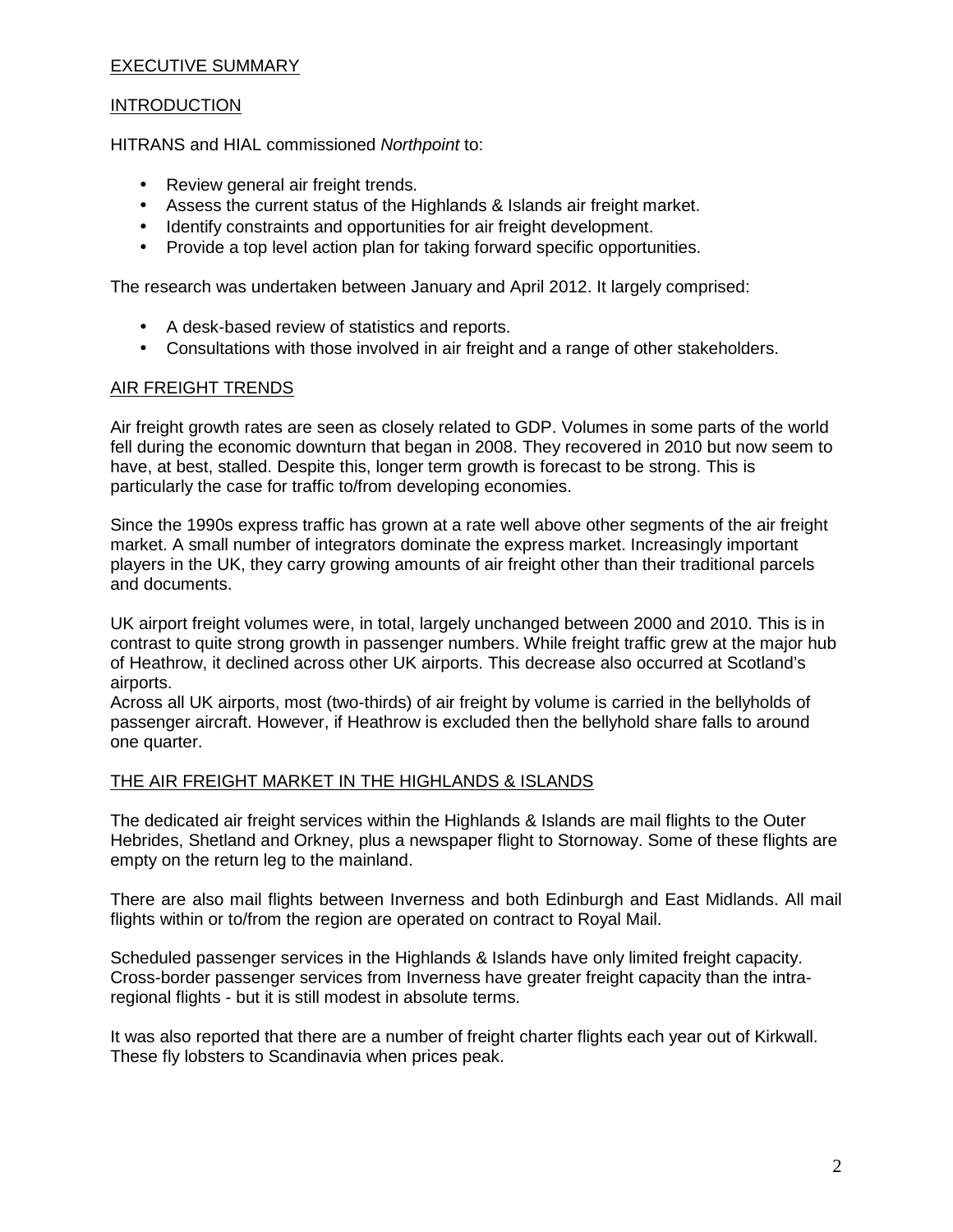There is a lack of reliable statistics for freight volumes through Highlands & Islands airports. However, it appears that they are very slight, with only around 120 tonnes per annum at Inverness. The passenger flights to Amsterdam and Gatwick presently carry very little freight.

Freight volumes at Inverness have declined over the last decade. The downward trend reflects the loss of the BA Connect link with Gatwick and its seamlessness with BA World Cargo. It is also due to the operation of smaller cross-border passenger planes with less bellyhold capacity than their predecessors.

Volumes have also declined over a longer period. This was particularly after Inverness lost its passenger flights to Heathrow in the late 1990s and thus fell out of the world's hub and spoke system.

Highlands & Islands freight can and does travel on flights from other Scottish airports. Glasgow, Edinburgh and Aberdeen all have integrator services to/from England. Prestwick has freight services connecting with mainland Europe and the United States.

Freight can also travel bellyhold on these airports' passenger services. These include flights to major European hubs like Heathrow, Amsterdam and Paris, and intercontinental services to the United States and Dubai.

Despite these options total air freight from Scottish airports outside the Highlands & Islands remains modest in relative terms. Edinburgh has the highest volumes, but is ranked only eighth among UK airports in terms of freight traffic.

Accurate information is not available on the volume of Highlands & Islands freight flown to/from airports outside the region. However, this leakage is likely to be substantial, given the apparently very low volumes at Highlands & Islands airports. Commodities include:

- Seafood.
- Integrator traffic.
- Other high value products (e.g. electronics).

A lot of Scottish (and thus Highlands & Islands) seafood exports to intercontinental markets are roaded to Heathrow and then flown worldwide from there. The main market is by far the United States, followed by China. Seafood that is flown directly from Scottish airports appears to go largely from either Glasgow or Prestwick and almost all to Hong Kong or Singapore.

Air freight is much less able to compete with surface transport in moving goods to customers in the south of England and near mainland Europe. Surface consignments include seafood to:

- The London area and south coast, by road.
- London, on the Inverness-London sleeper train.
- Spain, by vivier lorry.

The most significant unmet demand for air freight direct to/from the region is:

- High value seafood exports to longer haul markets, where distances mean that air is not prone to competition from surface transport.
- Inbound parcel traffic.

### **CONSTRAINTS**

The most important constraints on development of air freight at Highlands & Islands airports are: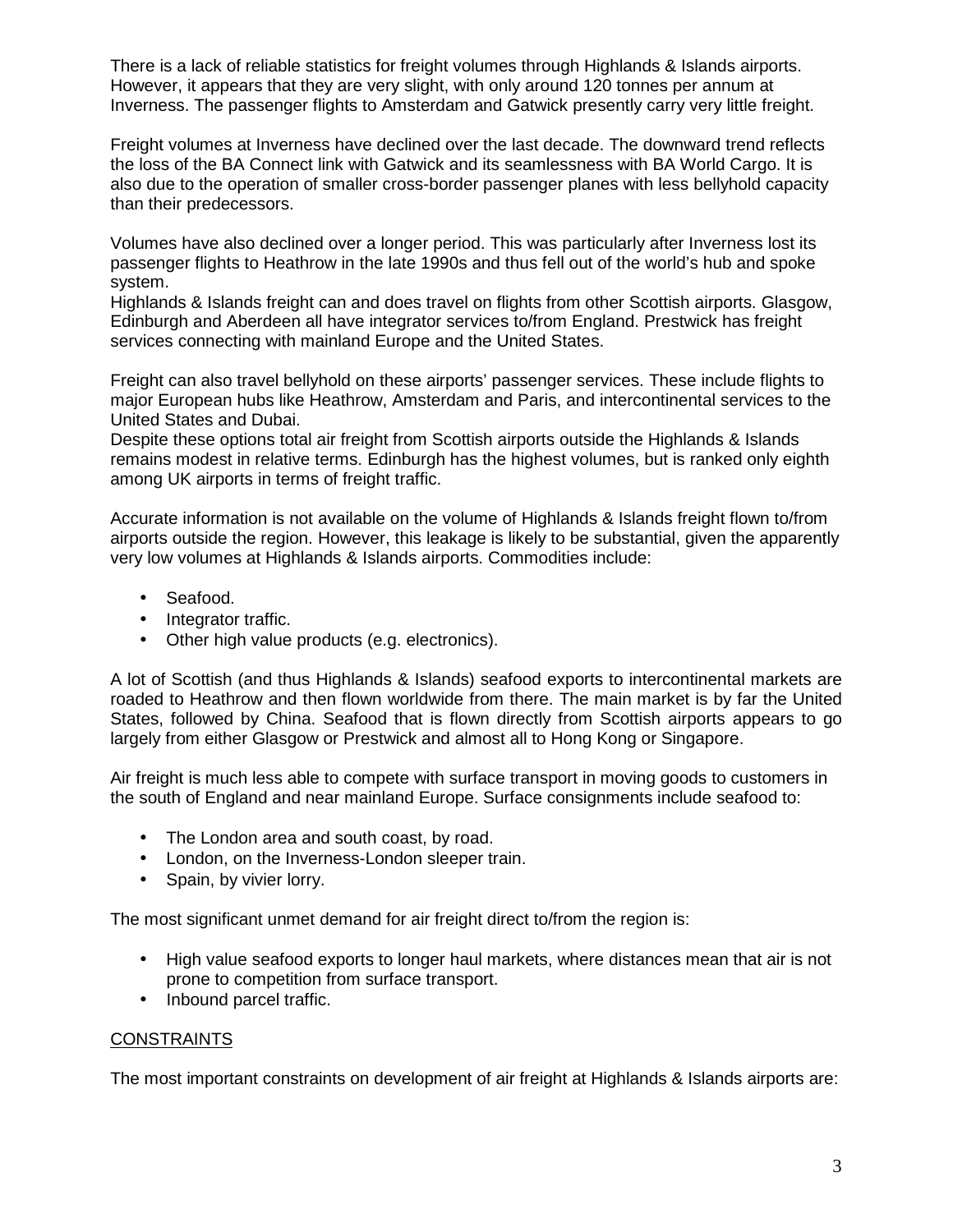- Limited range of suitable products and their dispersal across the Highlands & Islands.
- No strong appetite for change among transport providers or their customers.
- The cost of air freight, which can appear prohibitive for goods currently moving by surface transport.
- The existing range of services operating from airports outside the region.
- Different timing requirements for different goods, which can limit the ability to optimise use of both directions of an aircraft rotation.
- Potential customers being unwilling to co-operate and co-ordinate loads.
- Limited bellyhold capacity on Highlands & Islands passenger aircraft.
- Seasonality and potentially low volumes of outbound food products for movement by air.
- Airport security procedures and practices.

### **OPPORTUNITIES**

- Express parcels traffic from the Midlands to Inverness.
- Southbound express parcel traffic from Inverness to the Midlands and seafood to world markets via EMA.
- Empty freight aircraft off the islands as a ready source of freight capacity at marginal cost.
- Freight charter flight potential.
- The relatively new Inverness-Amsterdam passenger service.

Two opportunities were explored in detailed. First, a scheduled Inverness-East Midlands air freight service. This would be based on the identified unmet demand from parcels (mostly inbound to the region) and seafood exports.

Parcels would be the main traffic component. However, the service would most likely require some seafood traffic on the southbound leg to make it viable.

The service would need to be timed to meet the extensive international flight connections at East Midlands. The main attraction of the service would be reduced overall international transit times compared to existing routes. The viability of the service would be enhanced if it can receive onward traffic from the islands.

Second, *utilisation of existing spare capacity*-principally empty scheduled airfreight service capacity within the Highlands & Islands. These flights could be used primarily for seafood exports. Their viability appears to depend on their being able to feed into the aforementioned Inverness - East Midlands service and thus onwards to longer haul markets. These opportunities could produce a number of benefits:

- Allowing main users (parcel carriers and seafood producers) to charge a premium for their products and/or increase their market share.
- Seafood exports by air from the Highlands & Islands to world markets would both piggyback on, and contribute to, growing Scottish food and drink exports and Scottish Government's internationalisation agenda.
- An East Midlands service putting Inverness back in the substantial global airfreight hub and spoke system, while introducing integrator flights to the Highlands & Islands for the first time.
- Allow inhabitants and businesses in the region to enjoy comparable despatch and receipt times for express parcels with other regions of the UK.
- Additional operating revenues for HIAL.